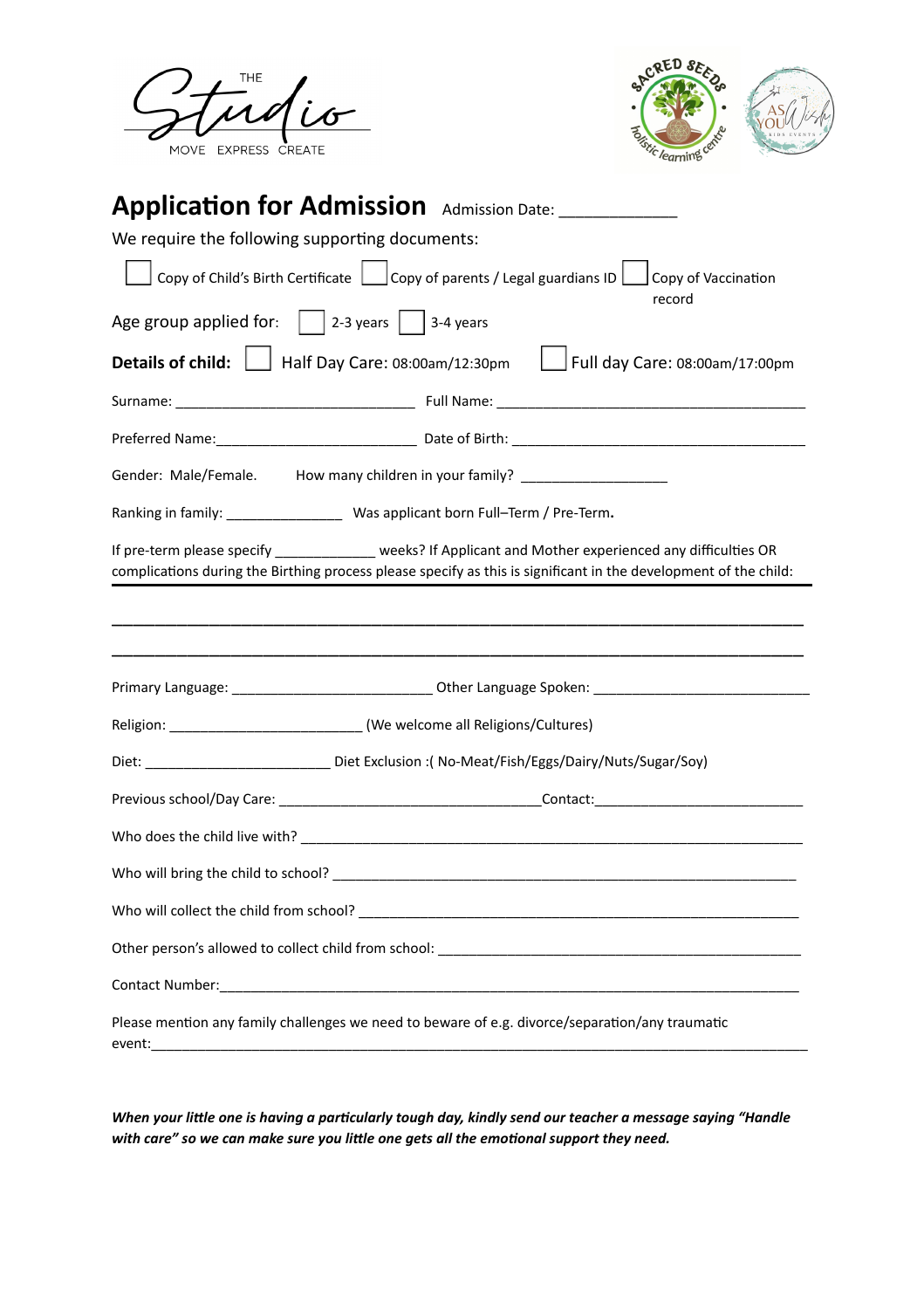



# **Details of Legal Guardian 1:**

| Parental Status:                                                                                                  | Child living with parent/s   Child's legal guardian                                                            |                        | Access rights to child<br>$\vert \ \vert$ |  |  |
|-------------------------------------------------------------------------------------------------------------------|----------------------------------------------------------------------------------------------------------------|------------------------|-------------------------------------------|--|--|
|                                                                                                                   |                                                                                                                |                        |                                           |  |  |
| <b>Details of Legal Guardian 2:</b>                                                                               |                                                                                                                |                        |                                           |  |  |
|                                                                                                                   |                                                                                                                |                        |                                           |  |  |
|                                                                                                                   |                                                                                                                |                        |                                           |  |  |
|                                                                                                                   |                                                                                                                |                        |                                           |  |  |
|                                                                                                                   |                                                                                                                |                        |                                           |  |  |
|                                                                                                                   |                                                                                                                |                        |                                           |  |  |
|                                                                                                                   |                                                                                                                |                        |                                           |  |  |
|                                                                                                                   |                                                                                                                |                        |                                           |  |  |
|                                                                                                                   |                                                                                                                |                        |                                           |  |  |
| <b>Parental Status:</b>                                                                                           | Child living with parent/s                                                                                     | Child's legal guardian | Access rights to child                    |  |  |
|                                                                                                                   | We, the undersigned, ______________________________, hereby certify that the information given by us in this   |                        |                                           |  |  |
|                                                                                                                   | Application for Admission is complete and accurate.                                                            |                        |                                           |  |  |
|                                                                                                                   | We also agree to the conditions set out herein. We accept that the School is an Alternative Holistic Playgroup |                        |                                           |  |  |
| with principles based on natural, family based, learn-by-play education motivated by love, respect and            |                                                                                                                |                        |                                           |  |  |
| inclusion for ALL children in all aspects of life! We understand that the Play Group number of children per class |                                                                                                                |                        |                                           |  |  |
|                                                                                                                   | may increase in the future to no more than 12 per class, with notice.                                          |                        |                                           |  |  |
|                                                                                                                   |                                                                                                                |                        |                                           |  |  |
|                                                                                                                   |                                                                                                                |                        |                                           |  |  |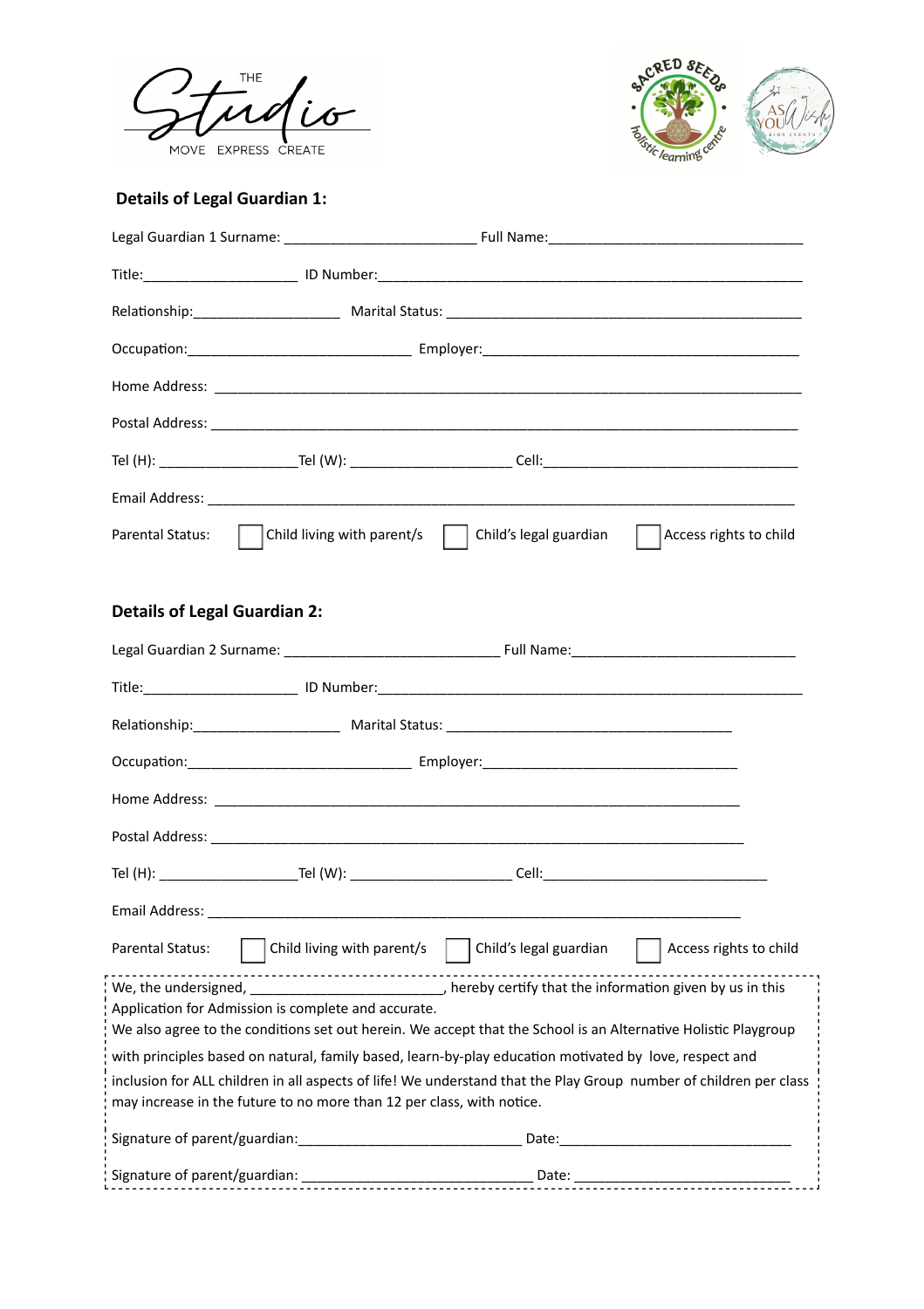



# **Emergency Contact Details:**

Alternative person's residing at a different address, who may be contacted in case of an emergency, to act on your behalf should you not be available immediately.

| 1.                                        |                                                                                                                                                                                                                                                                                                              |
|-------------------------------------------|--------------------------------------------------------------------------------------------------------------------------------------------------------------------------------------------------------------------------------------------------------------------------------------------------------------|
|                                           |                                                                                                                                                                                                                                                                                                              |
|                                           |                                                                                                                                                                                                                                                                                                              |
| 2.                                        |                                                                                                                                                                                                                                                                                                              |
|                                           |                                                                                                                                                                                                                                                                                                              |
|                                           |                                                                                                                                                                                                                                                                                                              |
| <b>Child's Medical Information:</b>       |                                                                                                                                                                                                                                                                                                              |
|                                           |                                                                                                                                                                                                                                                                                                              |
|                                           |                                                                                                                                                                                                                                                                                                              |
|                                           |                                                                                                                                                                                                                                                                                                              |
| <b>Medical Aid</b>                        |                                                                                                                                                                                                                                                                                                              |
|                                           | Name: __________________________________ Member Number: ________________________                                                                                                                                                                                                                             |
|                                           |                                                                                                                                                                                                                                                                                                              |
|                                           | Main Member ID Number: _______________________________ Option: _________________                                                                                                                                                                                                                             |
| Please complete:                          |                                                                                                                                                                                                                                                                                                              |
|                                           | Has the child received all necessary immunisations? If no, please state reason?                                                                                                                                                                                                                              |
|                                           |                                                                                                                                                                                                                                                                                                              |
| Does the child suffer from any allergies? |                                                                                                                                                                                                                                                                                                              |
| Yes                                       |                                                                                                                                                                                                                                                                                                              |
| $No$                                      | Does the child have any special medical needs? If yes, please give details?                                                                                                                                                                                                                                  |
| No                                        | Does the child suffer from any other illnesses, disabilities or challenges?<br>Yes Details: New York Product of the Contract of the Contract of the Contract of the Contract of the Contract of the Contract of the Contract of the Contract of the Contract of the Contract of the Contract of the Contract |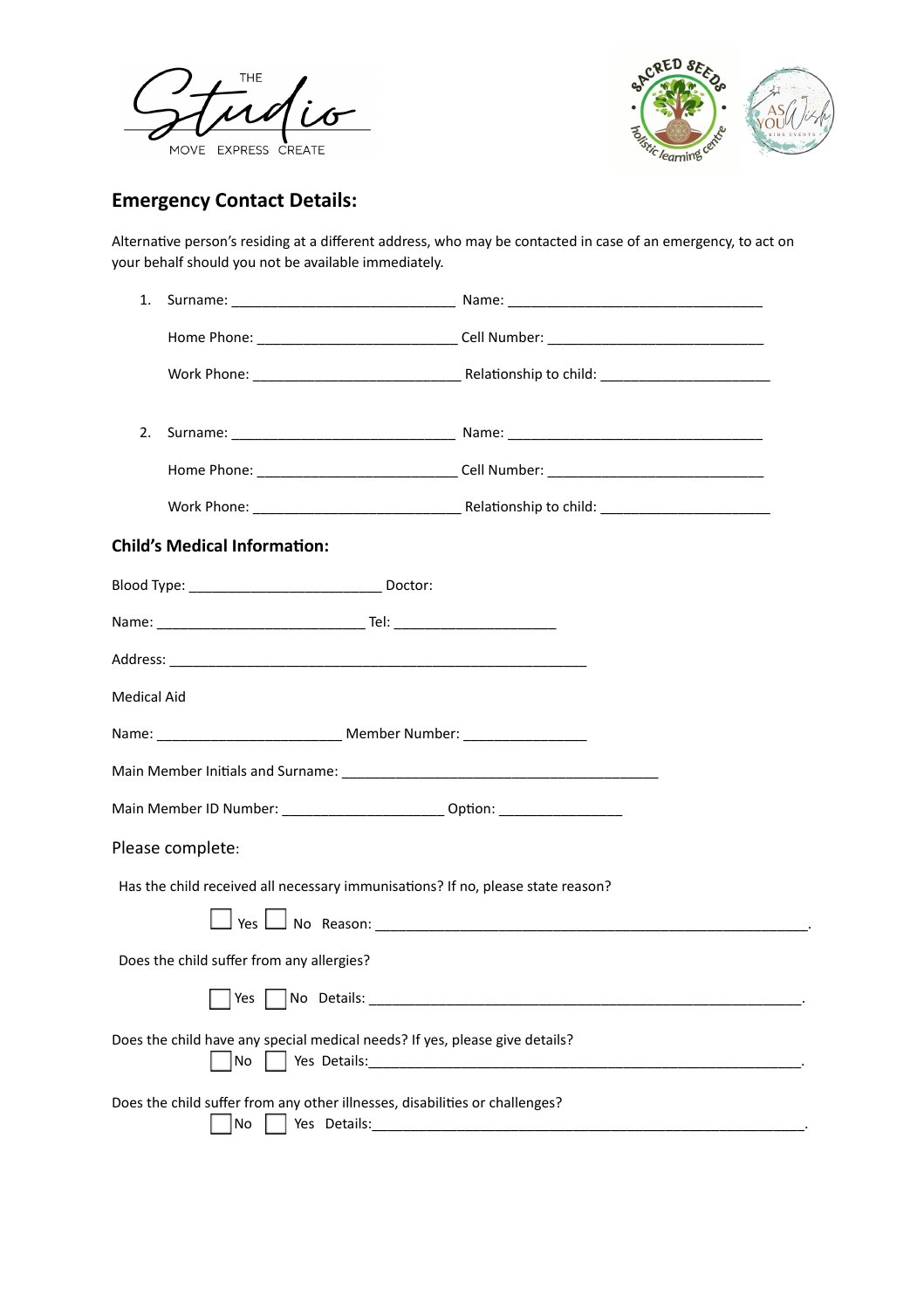



#### **Indemnity Declaration:**

| We acknowledge that in certain situations that there may be insufficient time to contact parents/guardians OR |                                                                                                                                                                                                                                                                                                                                                                                                          |
|---------------------------------------------------------------------------------------------------------------|----------------------------------------------------------------------------------------------------------------------------------------------------------------------------------------------------------------------------------------------------------------------------------------------------------------------------------------------------------------------------------------------------------|
|                                                                                                               |                                                                                                                                                                                                                                                                                                                                                                                                          |
|                                                                                                               |                                                                                                                                                                                                                                                                                                                                                                                                          |
|                                                                                                               |                                                                                                                                                                                                                                                                                                                                                                                                          |
|                                                                                                               |                                                                                                                                                                                                                                                                                                                                                                                                          |
|                                                                                                               | to refer to Medical Records, and consequently Sacred Seeds Holistic Learning Centre representatives are<br>authorised to utilise the most appropriate Medical service available.<br>to act in any emergency medical treatment in their sole discretion deems necessary for the learner, and in<br>doing so agree that the principal or her representatives act in part of the parents or legal guardian. |

#### **General Indemnity:**

Sacred Seeds Holistic Learning Centre undertakes reasonable and general acceptable safety measures with regard to the safety and well-being of all the children, educators and visitors to the school. Sacred Seeds Holistic Learning Centre does not accept any responsibility for any injury, incident, death, accident, loss or damage that may occur in the classroom or on The Studio premises or on an outing.

Signature of Parent/Guardian:\_\_\_\_\_\_\_\_\_\_\_\_\_\_\_\_\_\_\_\_\_\_\_\_\_\_\_\_ Date:\_\_\_\_\_\_\_\_\_\_\_\_\_\_\_\_\_\_\_\_\_\_\_\_\_\_\_\_\_\_

Signature of Parent/Guardian:\_\_\_\_\_\_\_\_\_\_\_\_\_\_\_\_\_\_\_\_\_\_\_\_\_\_\_\_ Date:\_\_\_\_\_\_\_\_\_\_\_\_\_\_\_\_\_\_\_\_\_\_\_\_\_\_\_\_\_\_

#### **Photographs and Videos:**

For Sacred Seeds Holistic Learning Centre at The Studio to publish photographs or videos in which my child appears for electronic or print media. We will never share personal details, address, or last name.

I give permission:

Signature: \_\_\_\_\_\_\_\_\_\_\_\_\_\_\_\_\_\_\_\_\_ Date: \_\_\_\_\_\_\_\_\_\_\_\_\_\_\_\_\_\_\_\_\_.

I do not give permission:

Signature:\_\_\_\_\_\_\_\_\_\_\_\_\_\_\_\_\_\_\_\_\_\_\_ Date:\_\_\_\_\_\_\_\_\_\_\_\_\_\_\_\_\_\_\_\_\_\_\_\_\_\_.